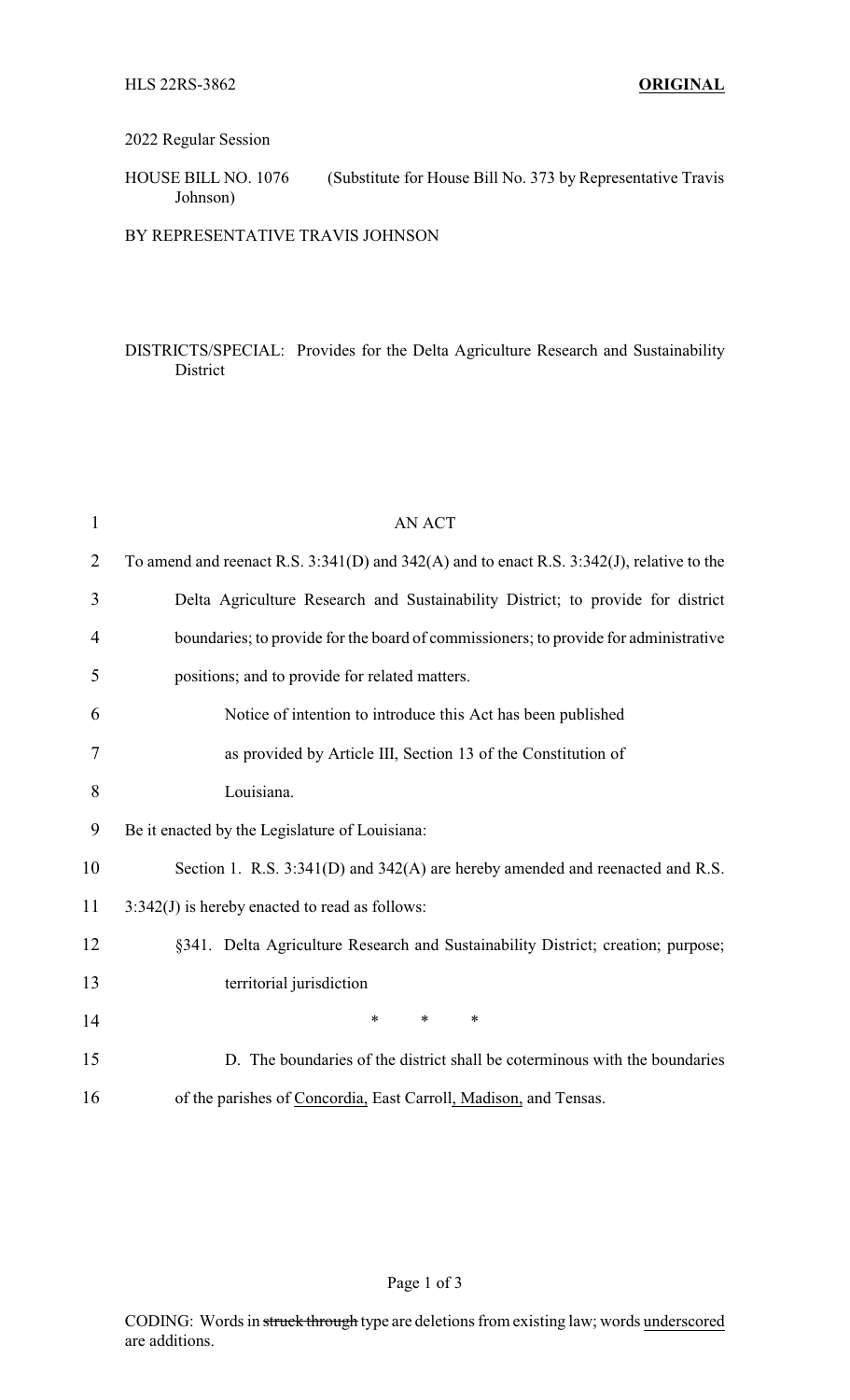| 1  | §342. Board of commissioners; members; officers                                            |  |  |
|----|--------------------------------------------------------------------------------------------|--|--|
| 2  | A. The district shall be governed by a board of commissioners, referred to                 |  |  |
| 3  | in this Part as the "board", consisting of twenty-six the following members as             |  |  |
| 4  | follows:                                                                                   |  |  |
| 5  | *<br>*<br>$\ast$                                                                           |  |  |
| 6  | $(3)$ The president of the local governing authority for the parish of East                |  |  |
| 7  | Carroll or his designee.                                                                   |  |  |
| 8  | (4) The president of the local governing authority for the parish of Concordia             |  |  |
| 9  | or his designee.                                                                           |  |  |
| 10 | (5) The president of the local governing authority for the parish of Madison               |  |  |
| 11 | or his designee.                                                                           |  |  |
| 12 | (6) The president of the local governing authority for the parish of Tensas                |  |  |
| 13 | or his designee.                                                                           |  |  |
| 14 | *<br>$\ast$<br>∗                                                                           |  |  |
| 15 | (26) The president of the Louisiana Cotton and Grain Association or his                    |  |  |
| 16 | designee as an ex officio nonvoting member.                                                |  |  |
| 17 | *<br>*<br>$\ast$                                                                           |  |  |
| 18 | The board may hire a chief executive officer to help lead the overall                      |  |  |
| 19 | mission of the district including establishing research and funding goals and serving      |  |  |
| 20 | as the board's representative in dealing with current and prospective partners of the      |  |  |
| 21 | district. If the board hires a chief executive officer, then the board shall establish the |  |  |
| 22 | duties, responsibilities, salary, and benefits of the position.                            |  |  |
| 23 | The Louisiana Law Institute is directed to renumber the board of<br>Section 2.             |  |  |
| 24 | commissioner members listed in R.S. 3:342(A), as amended by the provisions of this Act.    |  |  |